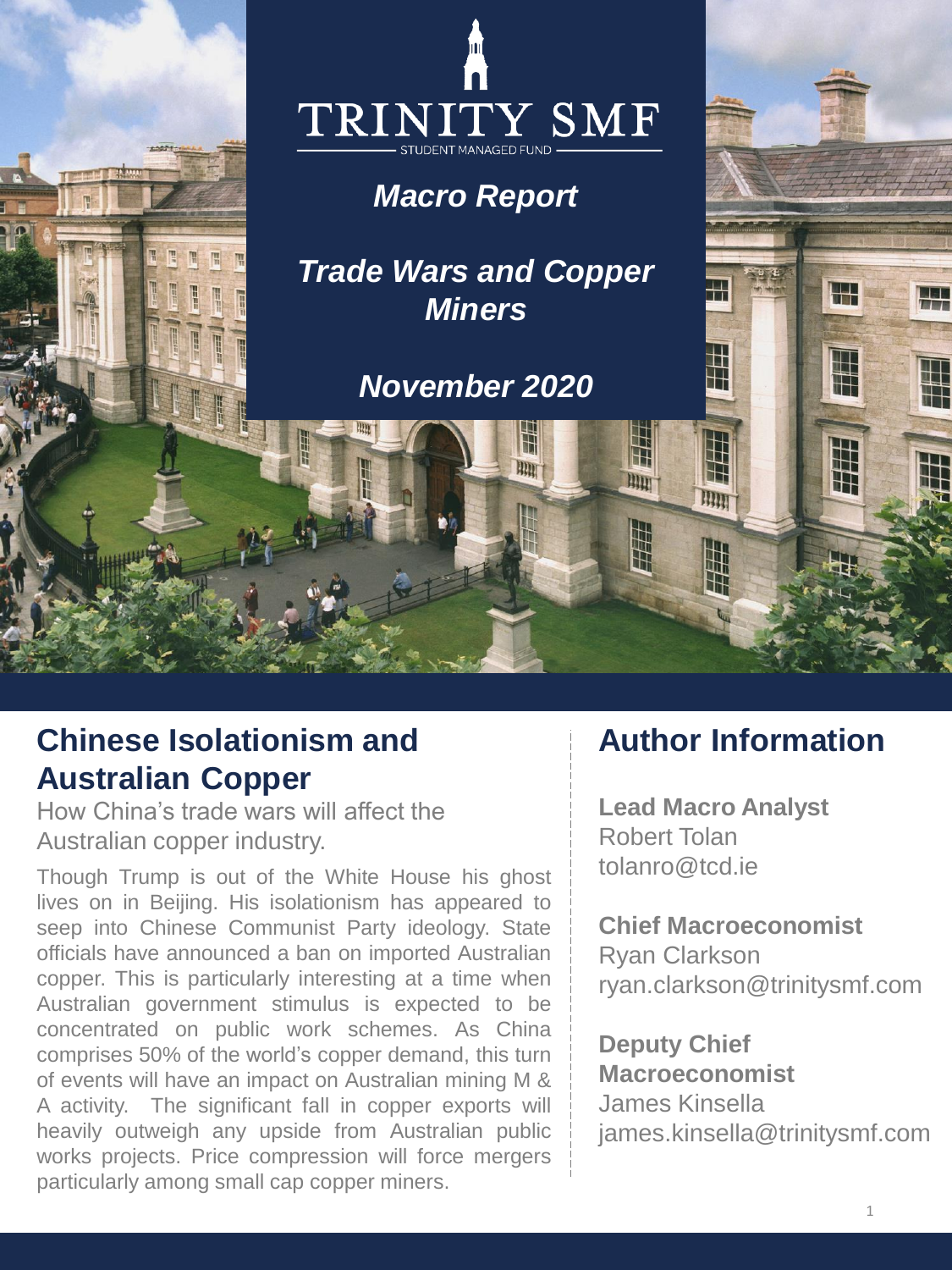### **The 2020 Story so Far**

Copper prices have increased by 50% since the dip in March. Increased demand stems from governments stockpiling copper in preparation for large public works projects to kickstart a post Covid recovery as well as increased demand for electric vehicles. Australian pure play copper miners are heavily exposed to China with mid tier operators such as Sandfire sending 93% of their product there. Without China they will have to pivot which is harder than it sounds considering their main competitors are comparatively low-cost and regulation free South American miners.

#### **Opportunities**

The pivot away from China will cause a temporary compression in revenue amidst what will continue to be a bull copper market. Despite this market, some Australian pure play copper miners such as Sandfire have been struggling as evidenced by its share price declining by 30% in the last year. The companies that have been succeeding are those like OZ Minerals, the result of a merger, whose share price has increased by 40% in the same period.

We expect companies like OZ, that invested almost \$770m on expansion last year to look at small cap poor performers like Sandfire and see significant room for increased cost efficiencies. Though OZ's net margin is only 4% higher than Sandfire's, their share prices tell wildly different stories. OZ has the human and financial capital necessary to acquire small caps and to create vastly increased value for shareholders.

Up to now, poor performers had acquisitions by Chinese miners as an alternative to bankruptcy. This life raft will never be available again as Sino-Australian tensions look set to increase over the coming decade. As ever, the reasoning for China's isolationist turn is unclear but it is likely linked to Australia's restrictions on Huawei.

If so, expect the restrictions to eventually encompass the entire Australian mining industry which is a curious thing as up until recently Chinese interest in acquiring even more Australian mines was soaring. It is likely whatever path Australian copper follows will define what happens in the entire Australian mining industry.



## **Investing Cash Flows (AUD)**